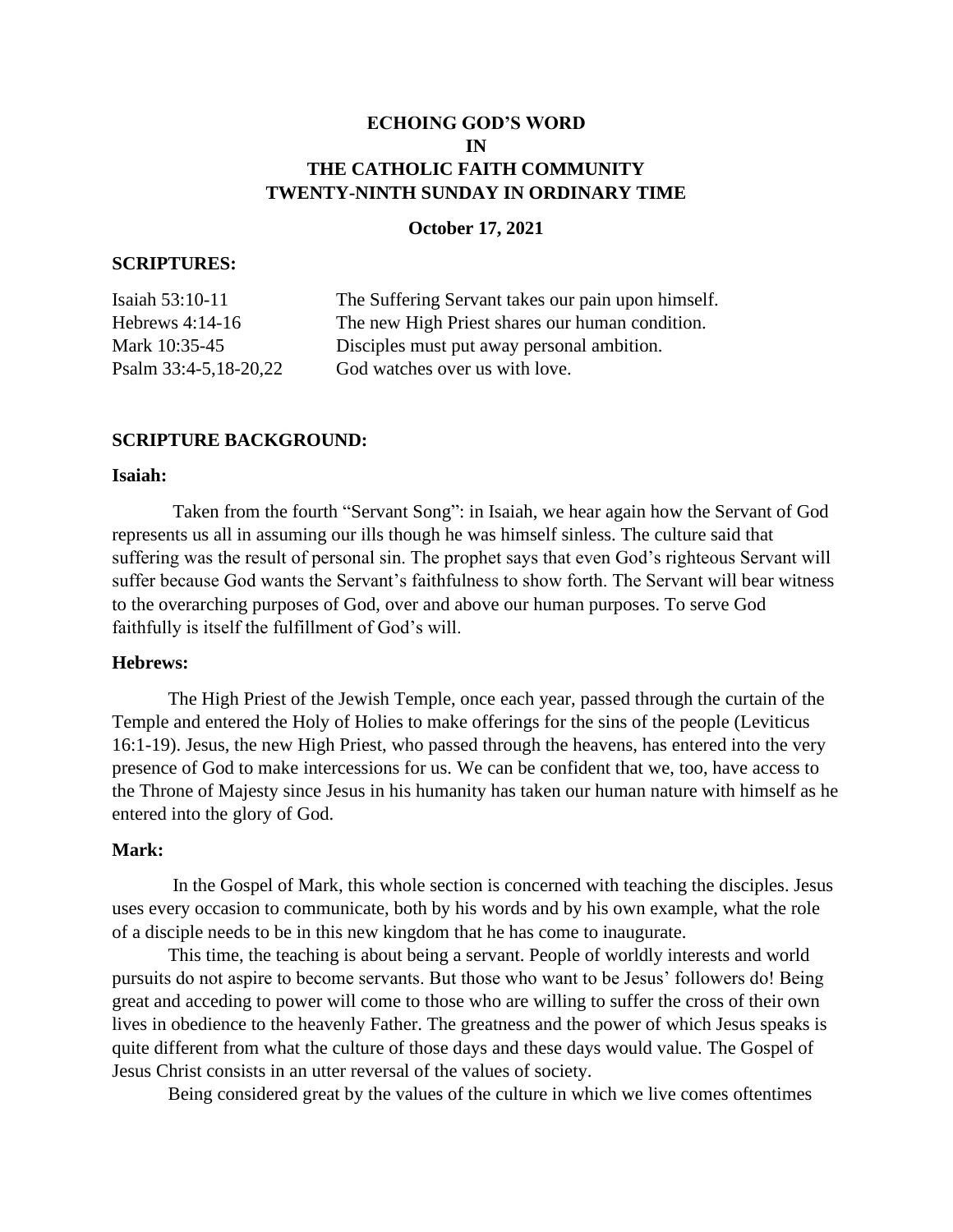from exercising a lot of power over people. Jesus says that in his kingdom, it is just the opposite: It is by becoming a servant of others that we become great.

"Drinking the cup" is an image from the Jewish Scriptures which means "sharing intimately in the joys or sorrows of the one with whom you drink." Are we willing to drink of Jesus' cup? Can we join in his sorrows and in his dying for the sake of others?

Back in Chapter 9, verse 35, Jesus had introduced this topic of the reversal of the order of priority. Who ranks first? In the world? In the kingdom? Who ranks first today in the Church? Pope Francis? Your mother and father? Look at the average parish and tell me who is the greatest person there: the person who is always doing things for others, that's who!

Identifying with the Servant of Isaiah 50:10-12, Jesus will offer his life "in ransom" for us.

Mark wanted the people for whom he was writing to get the message that the way to be considered important in the Church consisted in becoming the helper of others.

# **PRAYER**

Lord, Jesus Christ, Son of the Living God, have mercy on me a sinner!

St. Francis of Assisi

### **QUESTIONS FOR DISCUSSION**

**1**. Have you ever heard of some Church leaders who craved recognition and sought influence among "big shots" in industry, in business, or in politics? Some parish priests play golf only with wealthy people because these people buy them drinks and pay their country club membership for them. What do you think of this practice? If it is not right for priests to do this, is it all right for laypeople to seek favors like this?

2. When the Church gets too rich and too powerful, God strips it bare so that it might begin again and be more what Christ wanted it to be. Do you agree that this should happen to the Church? To your parish? To your parish priest?

3. What evidence do you see that leaders in your groups, your family, your parish, your school, are actually and truly trying to serve others for the sake of Christ? How can you tell what their motives are? What are your motives when you try to help someone else?

4. What are your motives going to be when you choose a career or a vocation for your future life?